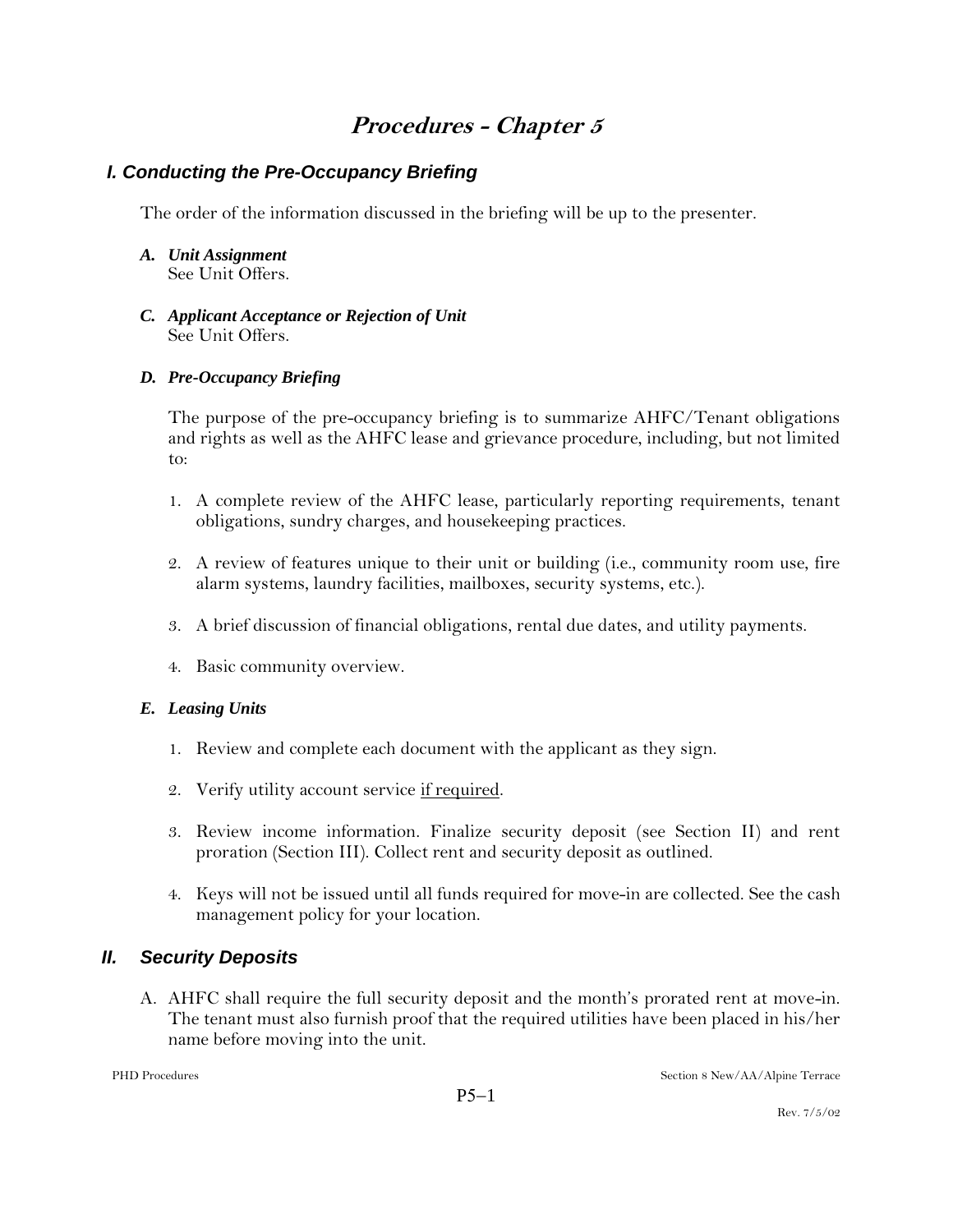References:

- -- Parts I and II of S8N Residential Lease Agreement;
- -- 24 CFR 880.606
- -- Collection Policy, Chapter 3, Section VI, Move-In
- B. To determine the amount to charge for a Security Deposit, you must look at the greater of the minimum charge for a Security Deposit or one month's Total Tenant Payment (TTP) as determined above. The minimum amount is \$50 for the Section 8 Project-based Program. For example, if a new tenant's TTP is \$35, they would be charged \$50 for the full Security Deposit. If the new tenant's TTP is \$150, we would charge them \$150.

References:

- -- 24 CFR 880.60
- -- Section 8 New Construction and Additional Assistance Program Admissions and Occupancy Policy, Chapter 3
- C. As outlined in policy, if a new tenant cannot pay the entire security deposit up front, you may accept a two-month repayment agreement. The greater of one half of the tenant's TTP or the minimum security deposit would be the first installment. For example, if the tenant's TTP is \$200, half of that is \$100. Since this amount is greater than the minimum for both programs, the tenant's first installment would be \$100, or half of the TTP. However, if the tenant's TTP is \$95, half of this amount is \$47.50. The first installment would be the greater amount of the minimum allowable security deposit of \$50. The repayment agreement may be set up so that the first payment is due at the time of movein and the final payment is due on the first of the month following move-in along with the applicable monthly rent payment. However, the above may be still too much of a financial hardship for some families. You may consider setting up the repayment agreement to start at the beginning of the month following move-in with the final payment due no later than the second month following move-in.
- D. To set up a repayment agreement AHFC staff and the tenant must complete form SW005. To fill out this form, you simply fill out the tenant's name, address, and reason for the repayment agreement in the spaces provided. Spaces are also provided to fill in the amount they owe, the amount they plan to pay, and when they plan to pay. See the CCS Manual to enter repayment agreement into the CCS system.

## *III. Tenant Rent*